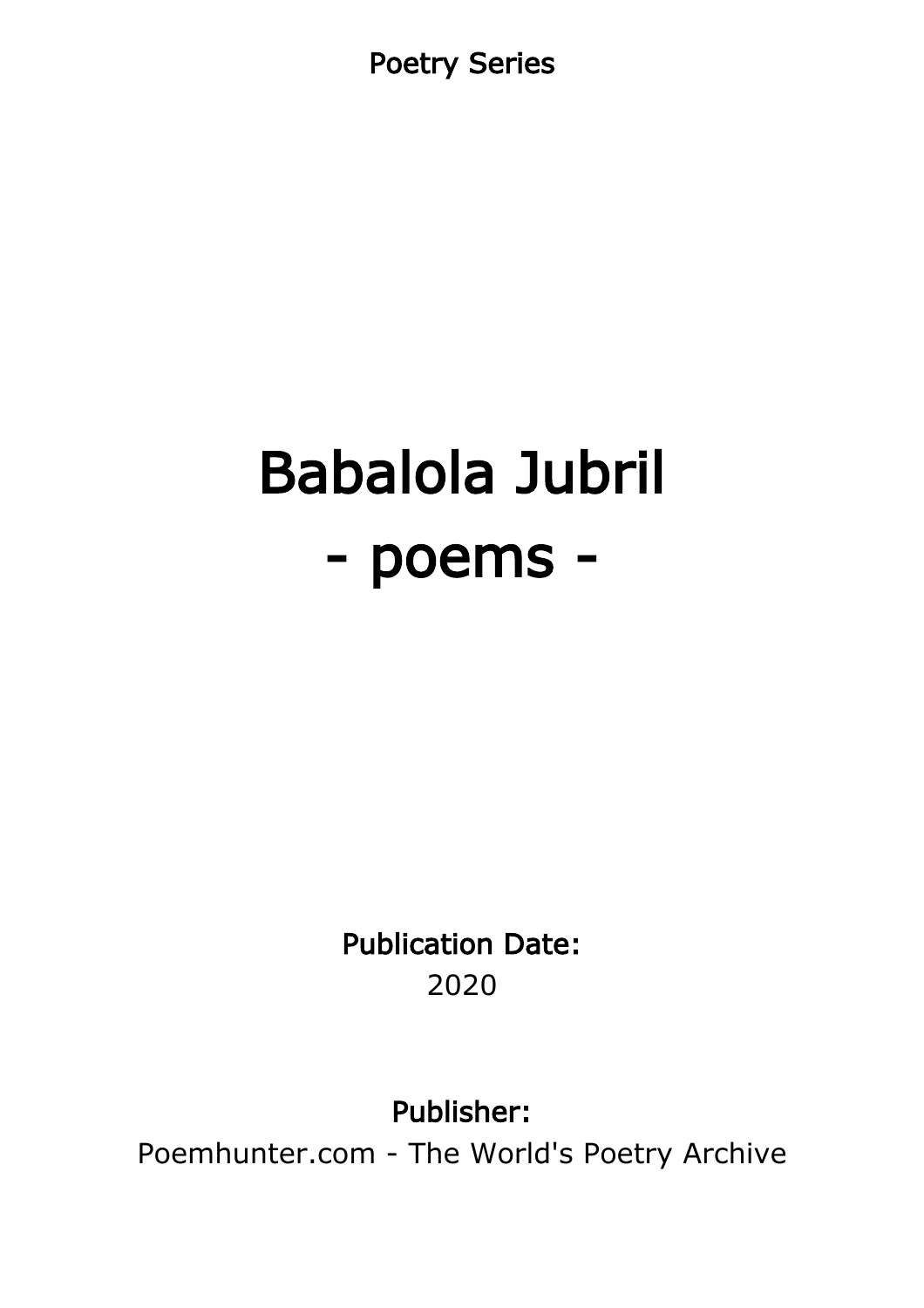# Babalola Jubril(14-092001)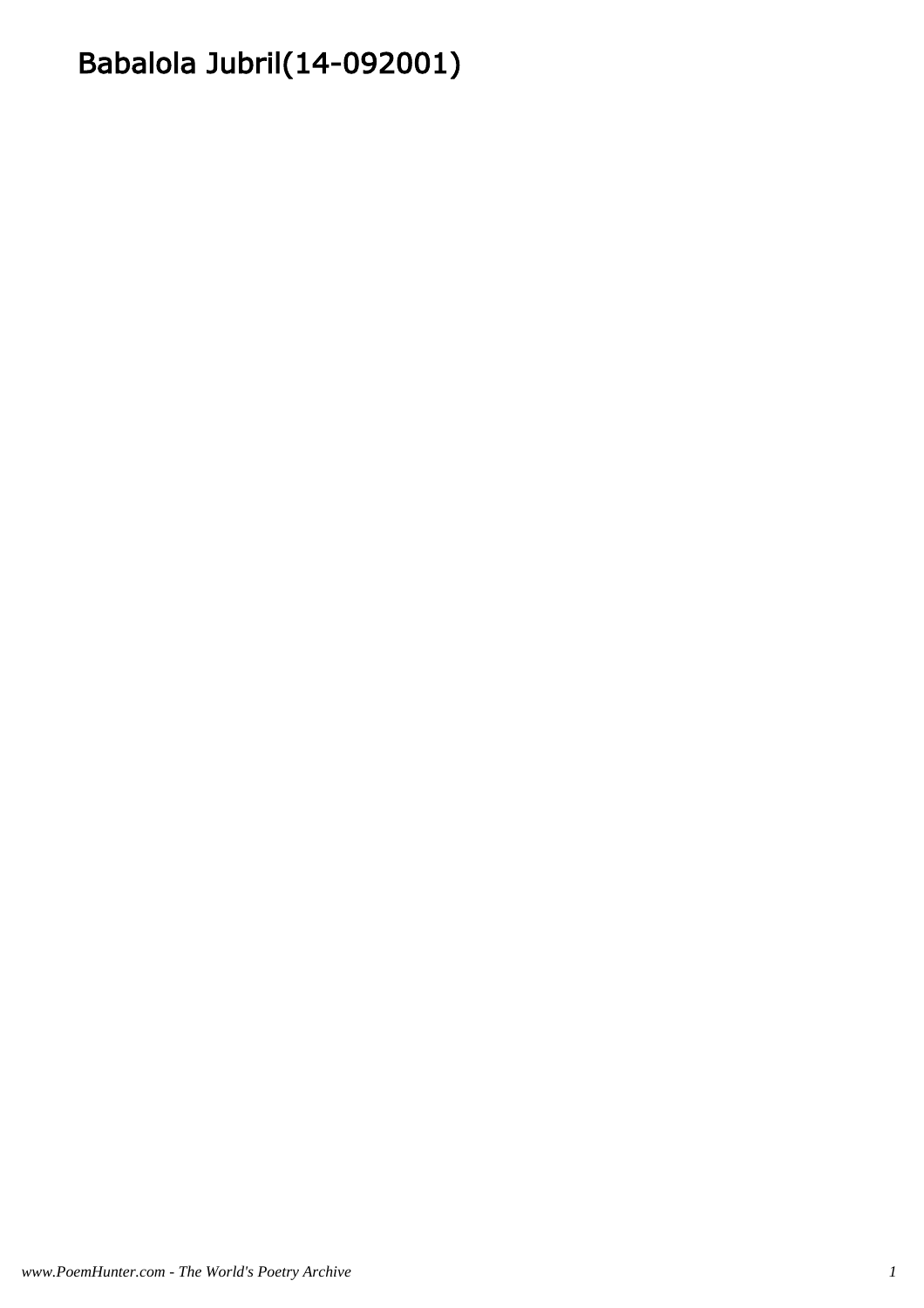#### During This, After This

What will really happen? When this period ends? What's happening to the world right now? I am really worried, During this pandemic, what's happening? After this pandemic, what will happen?

Questions are bursting my mind, Having a stomach ache, Is not really enough, Until my brain tells me the answer, To those burning Questions,

People are dying, Poverty lives here before, Along with high rate of unemployment, Vices, Corruptions, that are uncontrollable, Find a space in the heart of our people,

The mental health of our people, At a greater risk, Fear resides in the heart of many, Worries, that will never leave the mind, Where is it coming from? Is it from you or me? Have i really met him before? Does he lives in me before? What's this virus?

Questions are growing rapidly, What will happen to my family? If i was infected, They will leave me alone, Depression will live in my heart, Hunger will reside in my stomach, Hunger will reside in their stomach, My children! My Husband! or My wife, Worries that will never leave the heart,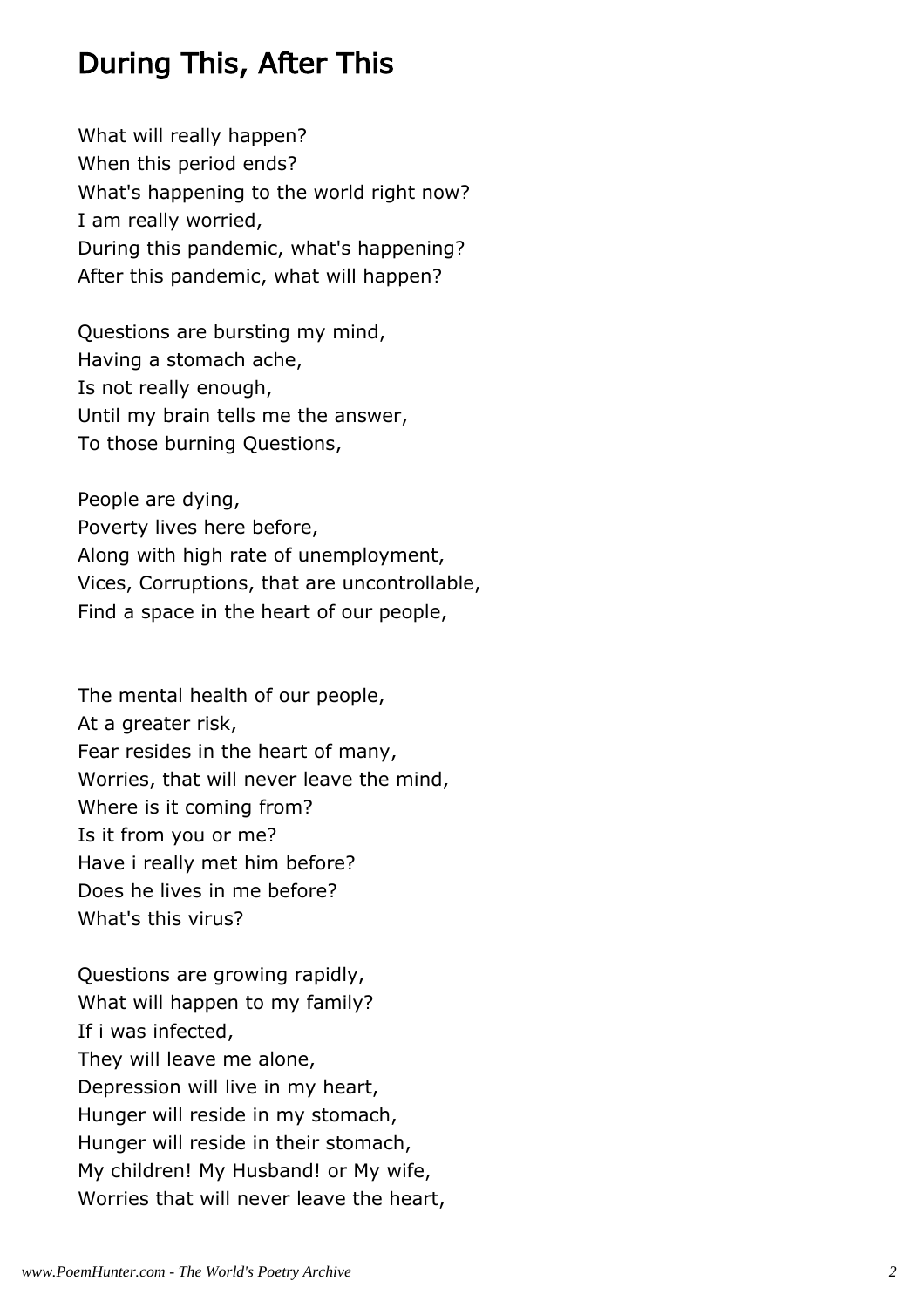During the pandemic,

The world is at a greater risk, The economy is at its extreme, Can't grow but remains constant, Can't remain constant but under secrete,

Vices everywhere, No job, No investment, Hunger virus will strike after, The world will be in a worst situation again, That will take a decades to recover,

Stand and fight the pandemic, Together! We can do this, During this, let's fight together, After this, let's unite, And never separate again, Then, The world will be a better place to live.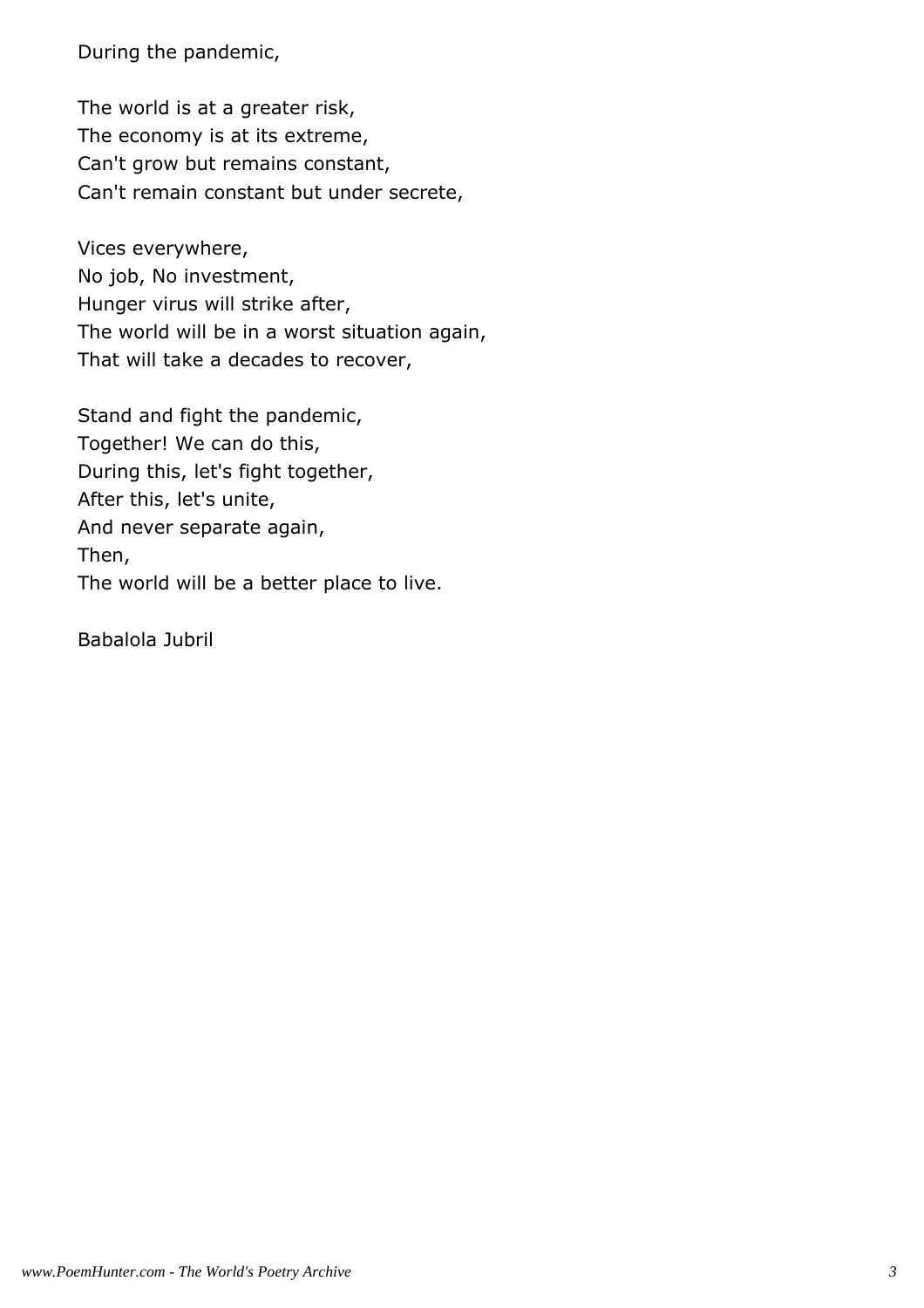#### Listen To Our Cries! Listen To Our Pleas!

Of we young child, At our prime aiming for all good things of life, Neither we are pessimistic, we just keep running. chasing you, aiming at you, Our Dreams

Our forefathers are hopeless, Fathers too hopeless, Do you want the same for us? T be like you, Aimless; cruel; stone-hearted

Father pet my sister, Mother pet my brother, Lovers pet your loved ones, Mother, caress your husbands, Listen to their pleas, easeb their pain with love, listen to their cries, oozing out from their dried eye, that contains ocean of water, comprises pains and sorrows

Listen to our cries! Listen to our pleas! As we callm your names, like the cock crows in the morning, moan our pain, care for us, Shower your unconditional love, Like the kangaroo does for its child,

Heed our calls, seek our help,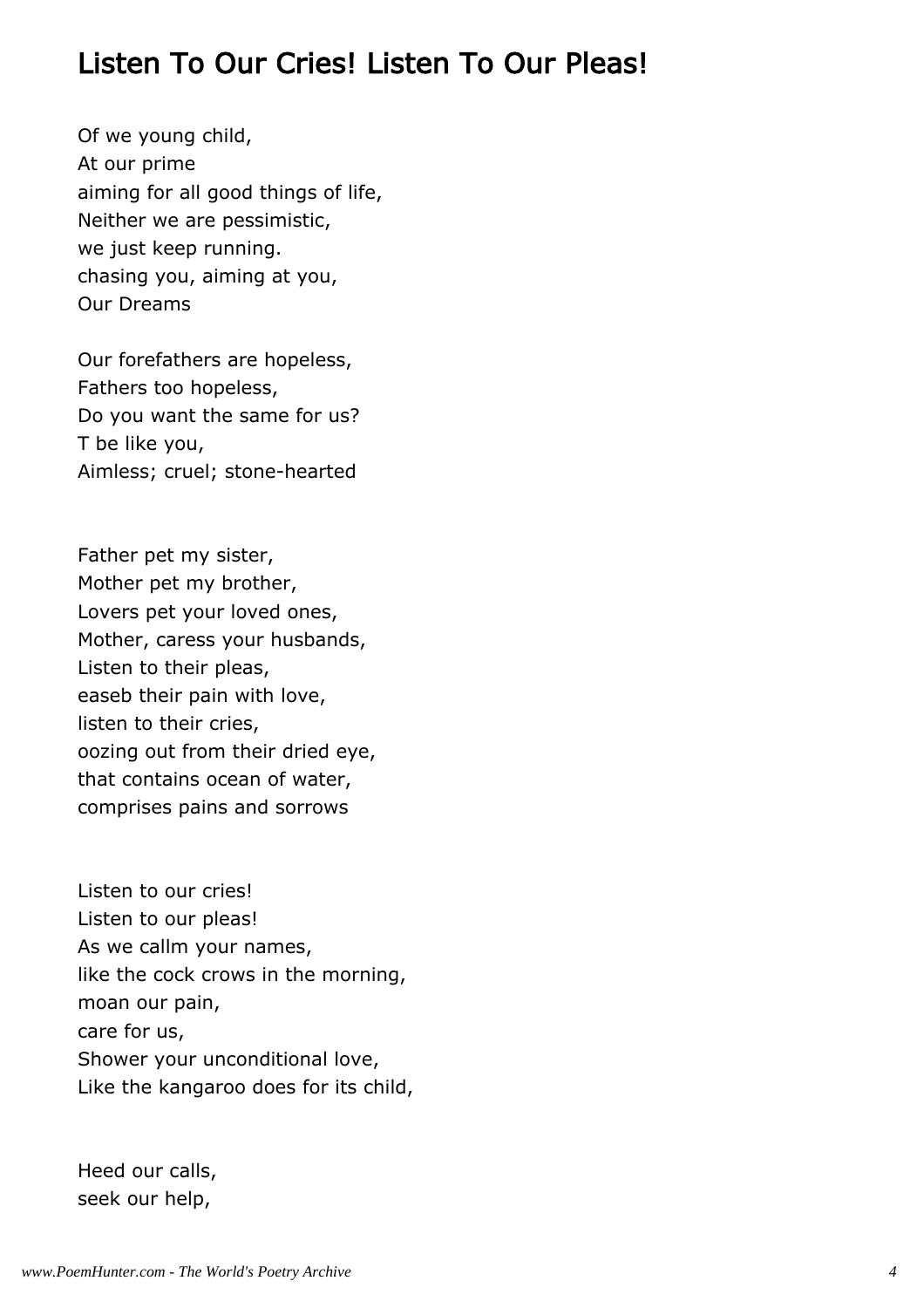moan our hero, relieve us of our pain, with your love and care

Kids are crying, Youth are taking the risks, Adults are stressing, Old are moaning for odds of life, Listen to our Voices, listen to our Cries, Listen to our pleas, And ease our pain with love and care.

Young Prof.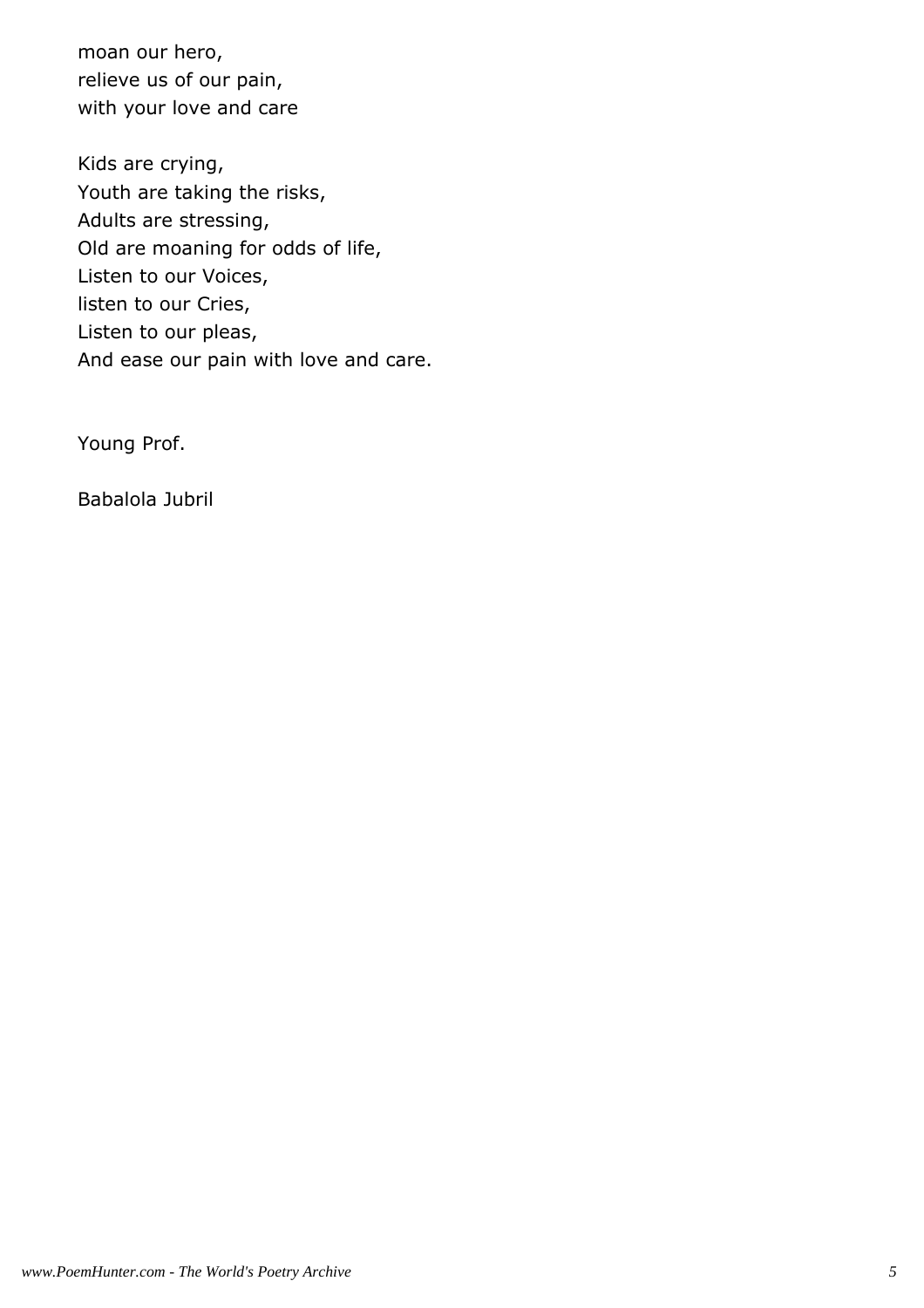# Mom Don't Do That

don't restrict my freedom of movement, locked me up in a fenced house, don't restrict my to tongue to speak, because it always says the truth, because it always express my thought, don't restrict my brain to think, because its my source of living,

mom, don't do that, don't restrict my ear to listen to her voice, don't restrict my eyes to see the beautiful face of the earth, don't restrict my skin to feel the comfort, don't restrict my nose to breathe, because I may die, don't restrict my conscience, Because it tells me: I am wrong or right,

mom don't do that, don't restrict my heart to flow to and fro, You never stop, But you keep on restricting my body part, You dip your fingers in my mouth, It's a must, I must bite it.

mom, don't do that, If you do, I will restrict your movement in my life, Chase you away from my shadow, Break your heart into ice pieces, Make it feels the hotness of the sun, I will make it vaporise into water with excess heat, Then you will feel the pain of restriction.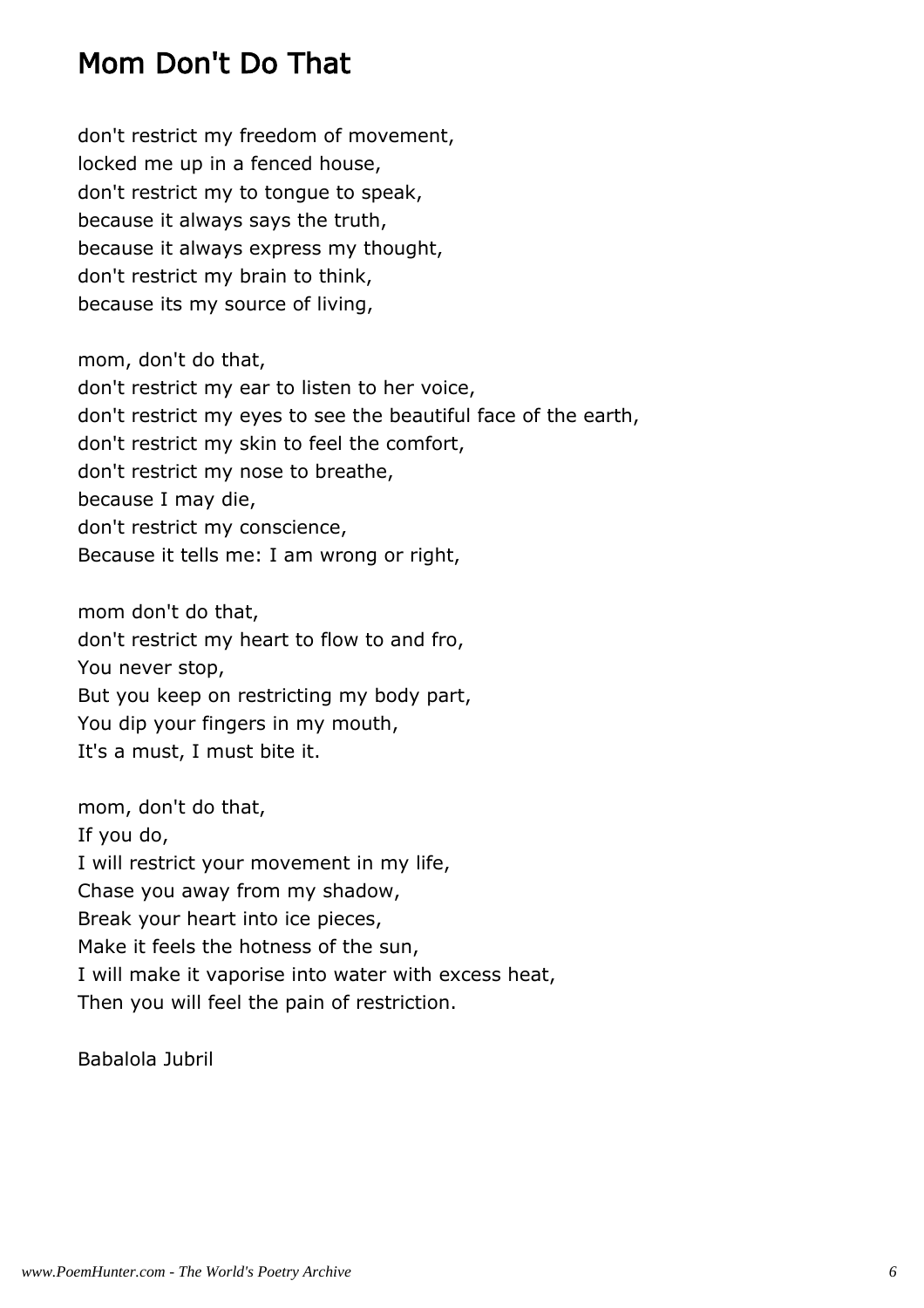#### Mother's Hidden Pain

Sore eyes with burrowed eye balls, Live under the skin, Melt and dissolve the pain, Her sight wildered in direction, Dilated pupils, convoluted lens, Shape the eye in sorrow,

On the surface of the eye, The pain grows like grass, Grasses in the green land, They fill up the eyes, with pain, That burst into tears,

Tears shed into water, The pain in her eyes, caused by the upset menstrual cycle, couldn't produce a fertile seed, That will produce a viable flower, The survivors in their niche, Susceptible to any predicament, Her pain exceeds her comfort, She couldn't stay on the line, But to cry out the pain, And give comfort to the eye.

© Babalola Jubril J.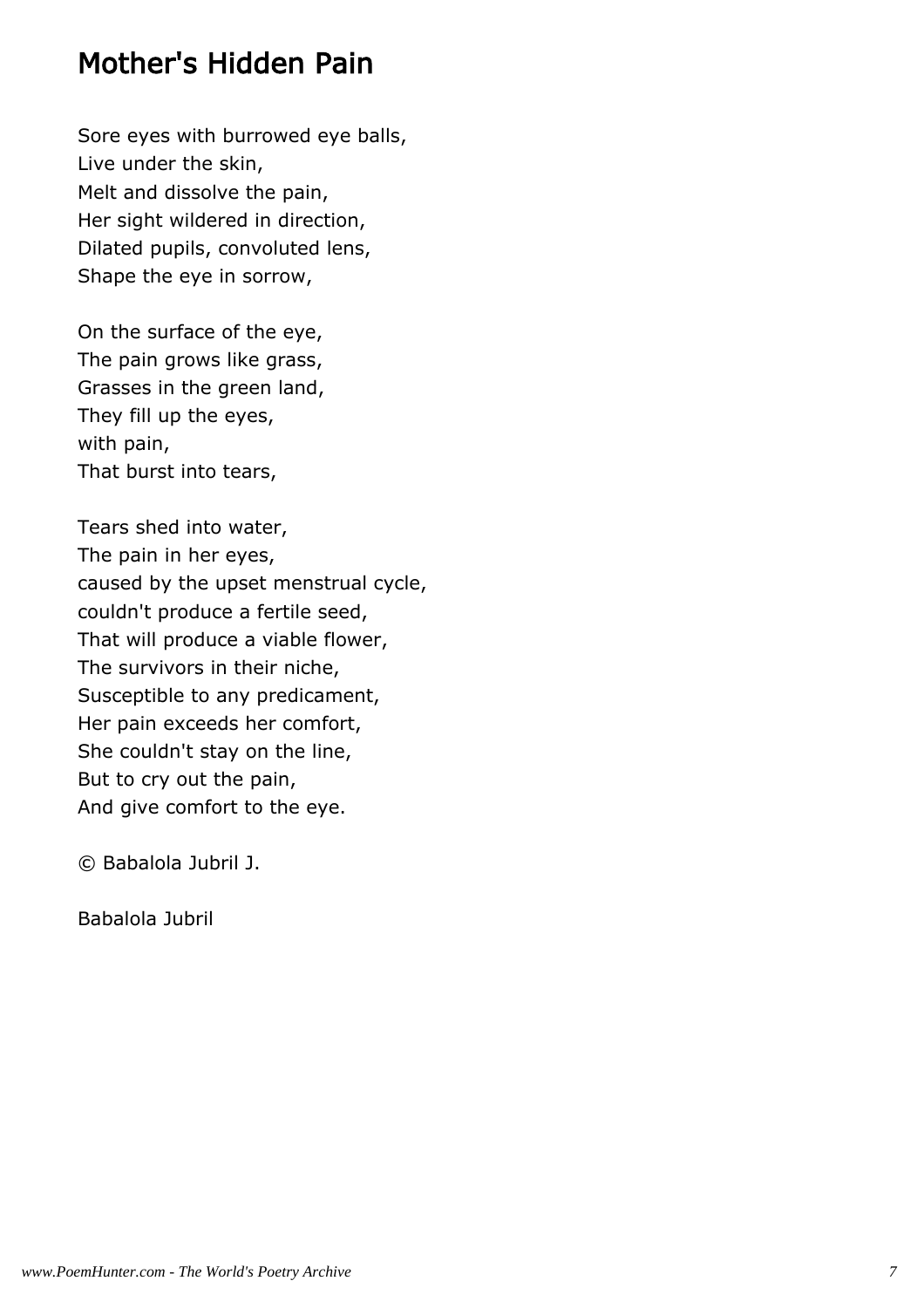## My Grandmother Is Still A Man

Prime stage of her golden days, Still wear a golden shoe, customize her golden face, Dig the golden land, To look for the golden wealth,

Claiming her youth time, Time, that had passed, Time will never come back, To the current life, where ladies still wear time, In their youth time to the old time, Time fades away,

Grandmother still carries beds of rock, With her both hands, That lay like beds, She appears in her youth stage, With my grandpa on their bed, Play like couples, Climb the mountain to the brim, Until she graduates all stages, She loves to live in the youth days, She weighed a man's weight, My grandmother is still a man.

© Babalola Jubril J.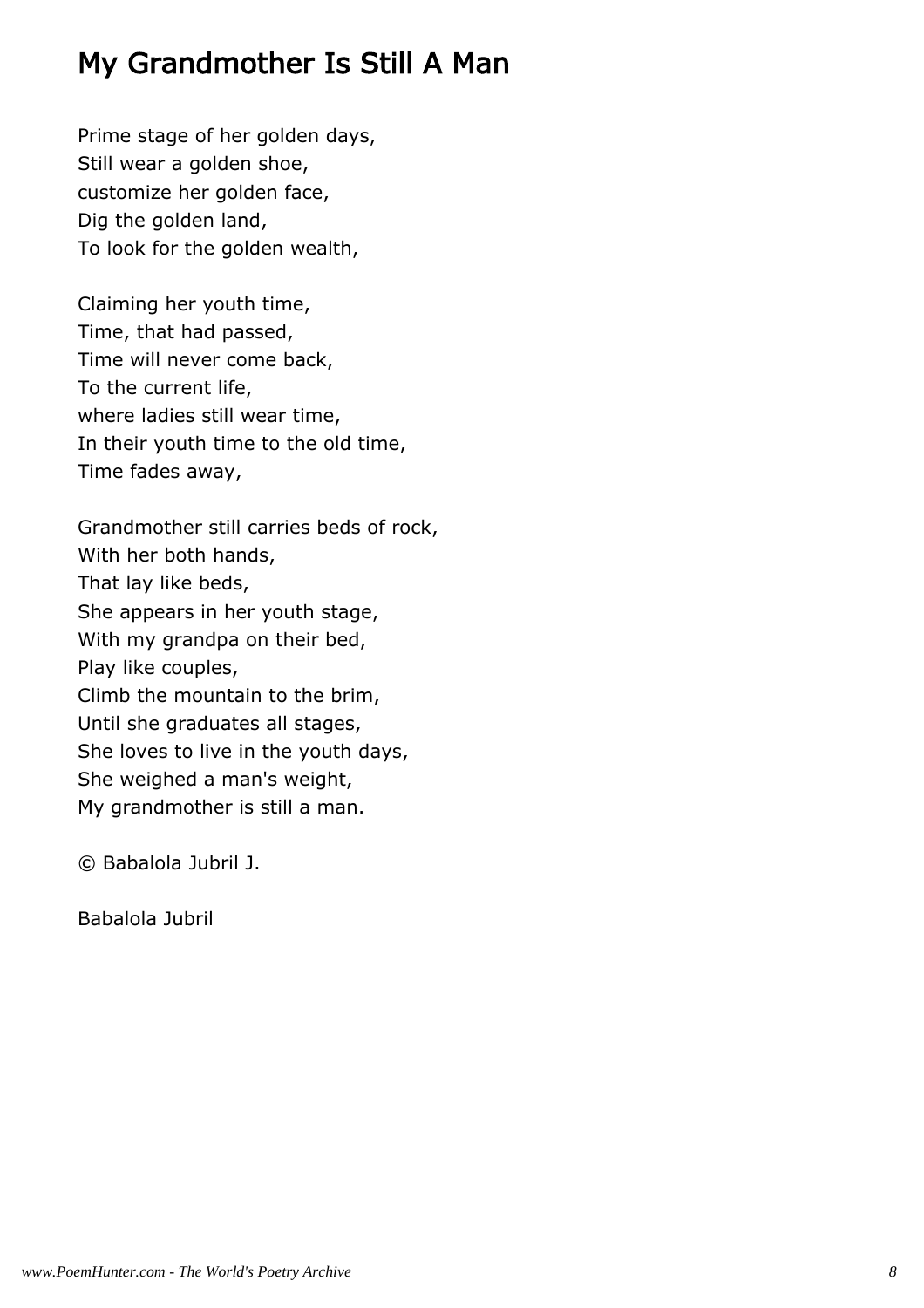#### The Creation

Our lord has created the earth, for the living to reside, he has created the heaven, for he and his angels to reside, only for a short period, he has created everything, In an eclectic manner, he manufactured everything,

He speaks to the fire, To make the angel, He speaks to the clay, the chemistry of man, to make the human body walks, to make the animals walk,

The earth is really spacious, where the living lives, the living are animates, the created are creating, what an anonymous creation, that they have been taught, by their lord! inspired through him, learned in his way, they made the creation, thus: he has made creatures out of creation, what a great god! we served.

Young Prof.